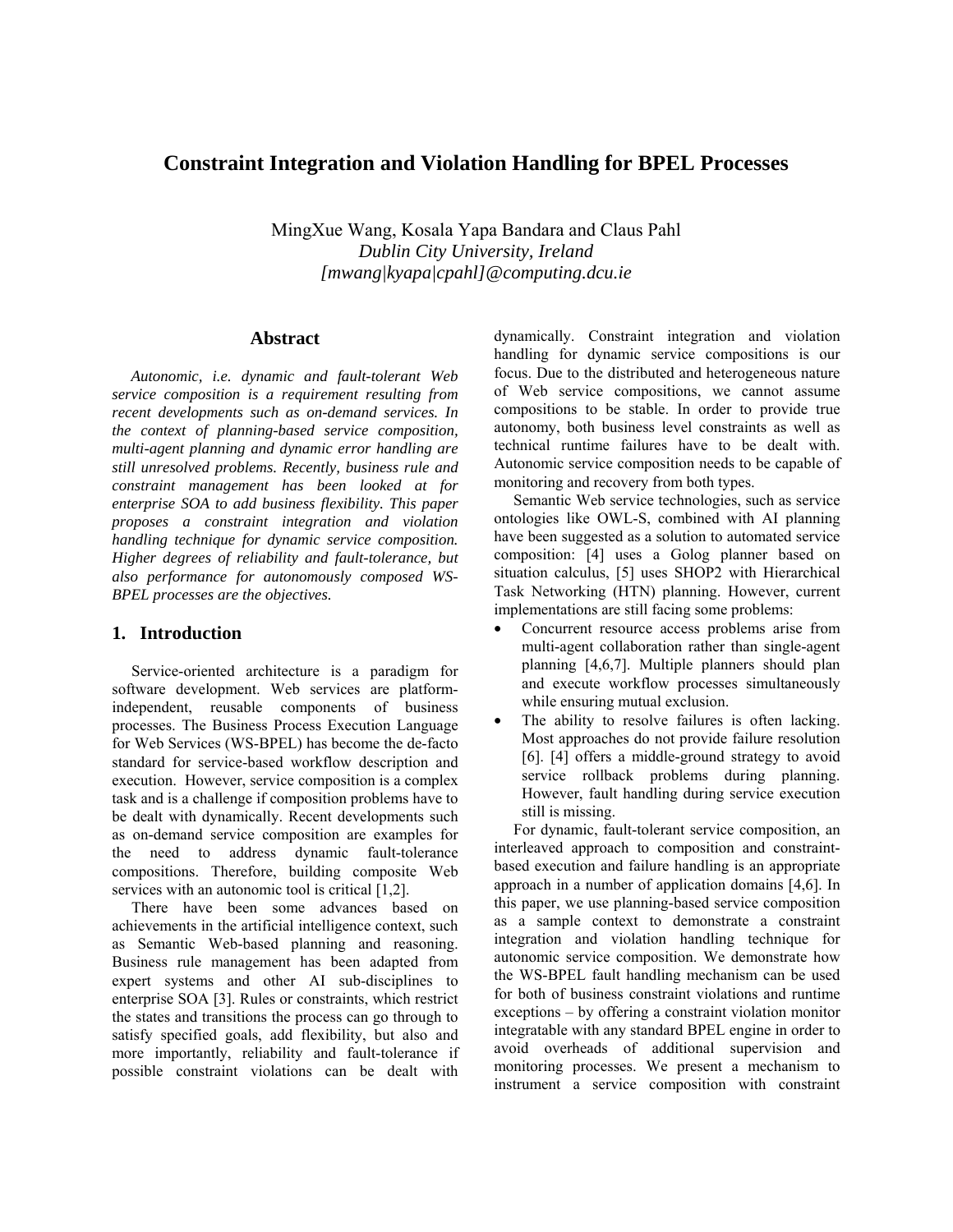violation handling. Our aims are to demonstrate the feasibility of the identified weaknesses and that faulttolerance can be achieved, and to show that this can be addressed with acceptable overheads.

 This paper is structured as following. Section 2 analyses of interleaving approaches for dynamic service composition. Section 3 analyses requirements for a service notion for dynamic composition. Section 4 describes the architecture and data collection approach. Section 5 defines our process instrumentation algorithm for service composition. Section 6 evaluates the approach based on a case study. We end with a discussion of related work and some conclusions.

# **2. Interleaving Approaches for Service Composition and Execution**

 Extended goals, observation and non-determinism are three difficulties which a composition technique needs to address in automatic service composition [8]. An extended goal approach allows a planer to consider a set of loosely coupled goals as single planning problem. This is a built-in ability of planners, which we will not discuss here, but observation and nondeterminism are important. For service composition, a composition planner often has incomplete information initially [9]. Planners need observers or gather information. As a solution to this problem, an interleaved approach integrates service execution as part of a planning and composition process (Fig.1). The composition tool dynamically queries the environment for determinations rather than searching for all possibilities in a tree-like conditional plan.



**Fig.1. Interleaved composition and execution** 

 The interleaved approach offers a high degree of adaptability for composition and execution [6]. Compositions generated can respond to changes in the run-time environment. For example, adding or deleting services or changing QoS properties of services can impact the creation and execution of the composite service. A case study in [6] shows an interleaved approach is most appropriate in dynamic scenarios since it can effectively address the functional and nonfunctional aspects of realizing the user request in an integrated setting. Interleaving could even improve planning problems with large search spaces.

 To enable composition tools to gather information during the planning stage, we can consider primitive services as sensing actions or world-altering actions. Sensing services gather information, providing only (functional) output. World-altering services change the state of the world. In an interleaved approach, composition and execution go hand-in-hand. Therefore, resolving a failure requires rollback of the services executed when a planned execution path cannot reach a goal. A middle ground between online (composition) and offline (execution) can be introduced [4,5], i.e. a planner only executes sensing services during planning. A sequenced final plan, which contains world-altering services, is executed after planning has ended.

 When sensing and world-altering is separated, i.e. the middle ground online composition and offline execution is applied, a concurrency problem appears in relation to sharing resources with multi-agent planning. For example, both planer A and planer B might find (sense) one flight available at the same time and both create a plan to book the flight. If there is only one seat left, the flight will be overbooked. Usually, a simple condition can be declared: ensure that sensed information persists during the execution and that none of the actions in the program cause it to be violated. Further problems arise if the flight is booked, but afterwards hotel booking fails caused by for instance technical failures such as network, hardware, etc. Thus, multi-agents planning and fault recovery are two basic and critical concerns to be addressed.

# **3. Service Categories**

 The distinction into sensing and world-altering is central for interleaved composition. A basic service model is insufficient for constraint integration. We expanded a primitive service notion as following.

- Primitive services: an executable primitive service *S* is either a sensing service *Sense* or a worldaltering service *Alter*.
- World-altering services: an executable altering service *S* is either a non-conditional world-altering service *Alter-NC* or a conditional world-altering service *Alter-C*. There shall be at least one service *Rollback* that can rollback the effect of executing a service *S* and does not depend on any state of world for execution and *Alter* is its inverse.
- Conditional world-altering services: *Alter-C* consists of conditional checking functions *SenseFct* associated with a set of defined exceptions *E* (fault messages), followed by a nonconditional world-altering function *AlterFct-NC*.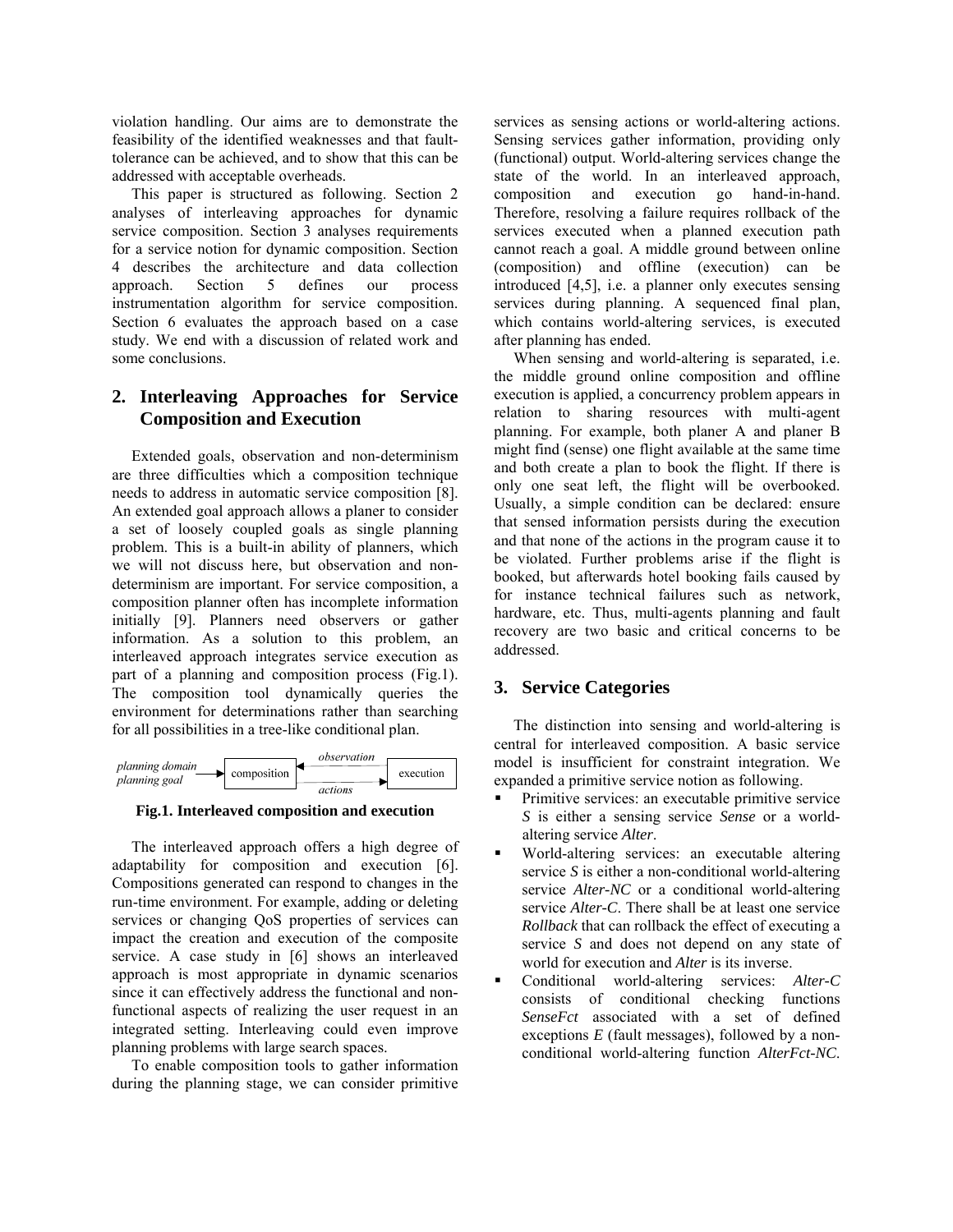A failure of *SenseFct* causes thread termination and *E* to be thrown.

In order to deal with concurrency problems, we define *Alter-C* for world-altering services that depends on observations or other conditions. Based on the conditions *SenseFct* as a constrained guard for *AlterFct-NC*, an exception mechanism will indicate any failure of these constraints. These constraints are essential, since the result of not meeting them is that *AlterFct-NC* will not be executed. There is also for every *Alter* service at least one rollback service.

# **4. Constraint Violation Handling**

#### **4.1. Architecture**

 Since we use a message-based, standard BPEL exception and fault handling mechanism, we are able to collect (sense) constraint violation data without modification of BPEL engines. A fault caused by service failure or any other reasons will be caught by fault handlers and viewed as a type of violation. A violation analysis service *Analyse* provides a constraint violation analysis. Fig. 2 illustrates constraint violation handling. A simple sequenced plan is converted into a WS-BPEL process with conditional paths for execution (see detail in Section 5). Data collection for constraint violation handling is triggered by WS-BPEL fault handlers. *Analyse* cooperates with a constraint engine to make decisions on validation handling.



**Fig.2. Constraints violation analysis and handling** 

 An Object Constraint Language (OCL) checker (an open source component of the Eclipse EMF validation framework) is used as our constraint engine. OCL is an OMG defined constraint language used to constrain Meta-Object Facility based model and based on set theory and logic [10].

Goal.allInstances()

```
Goal.allInstances() 
→select(e|e.name='LoanApprover')→first().criticals 
→select(ec|ec.category='highRisk')=set{}
```
OCL constraints, as these two, can capture business goals or technical platform requirements and are checked dynamically during service process execution.

### **4.2. Fault handling and data collection**

 BPEL engines usually provide a service-based administration API to check processes that are deployed, running and completed, variable values etc. Three types of data are required for our application: *fault message*, *fault element* and *process execution instance log*. The instance log is only needed for recovery as the system provides a list of completed services for rollback or compensation.

 Fault handlers define how BPEL processes respond when a Web services return error messages or other exceptions. *Analyse* is triggered by a fault handler and sends a query to the admin API for fault messages. This approach slightly depends on the BPEL engine, as admin APIs are different in different engines. Thus, *Analyse* can either be engine dependable or configurable. Two popular open-source engines are Apaches ODE (v1.2) and ActiveBPEL (v5.0.2).

|                      | Apache ODE | ActiveBPEL |
|----------------------|------------|------------|
| queryProcessInstance |            |            |
| queryFaultElement    |            |            |
| queryFaultMessage    |            |            |

 Since both admin APIs are only able to query instance logs by default, we developed an extension for extracting faultElement and faultMessage. In addition, ActiveBPEL only returns an 'EXECUT\_FAULT' instead a detailed and defined fault message. Thus, a message-based analysis is unavailable. We can, however, modify ActiveBPEL to return detailed fault messages. We found query instant logs for fault message to be much slower than using fault handlers directly to forward fault message to *Analyse*.

As our solution (see Fig.3), we use  $\leq$  catch for business exceptions thrown from service interface. A fault variable constraintViolation will be forwarded to *Analyse*. In addition, we use <catchAll> for the rest of the platform-specific runtime exceptions. We only query the instance log when recovery is necessary.

<bpel:faultHandlers>

 <bpel:catch faultMessageType="ns1:Exception" faultName="ns1:Exception"

<sup>→</sup>select(e|e.name='TravelReservation')→first().criticals →select(ec|ec.category='bookTaxiFailure')=set{}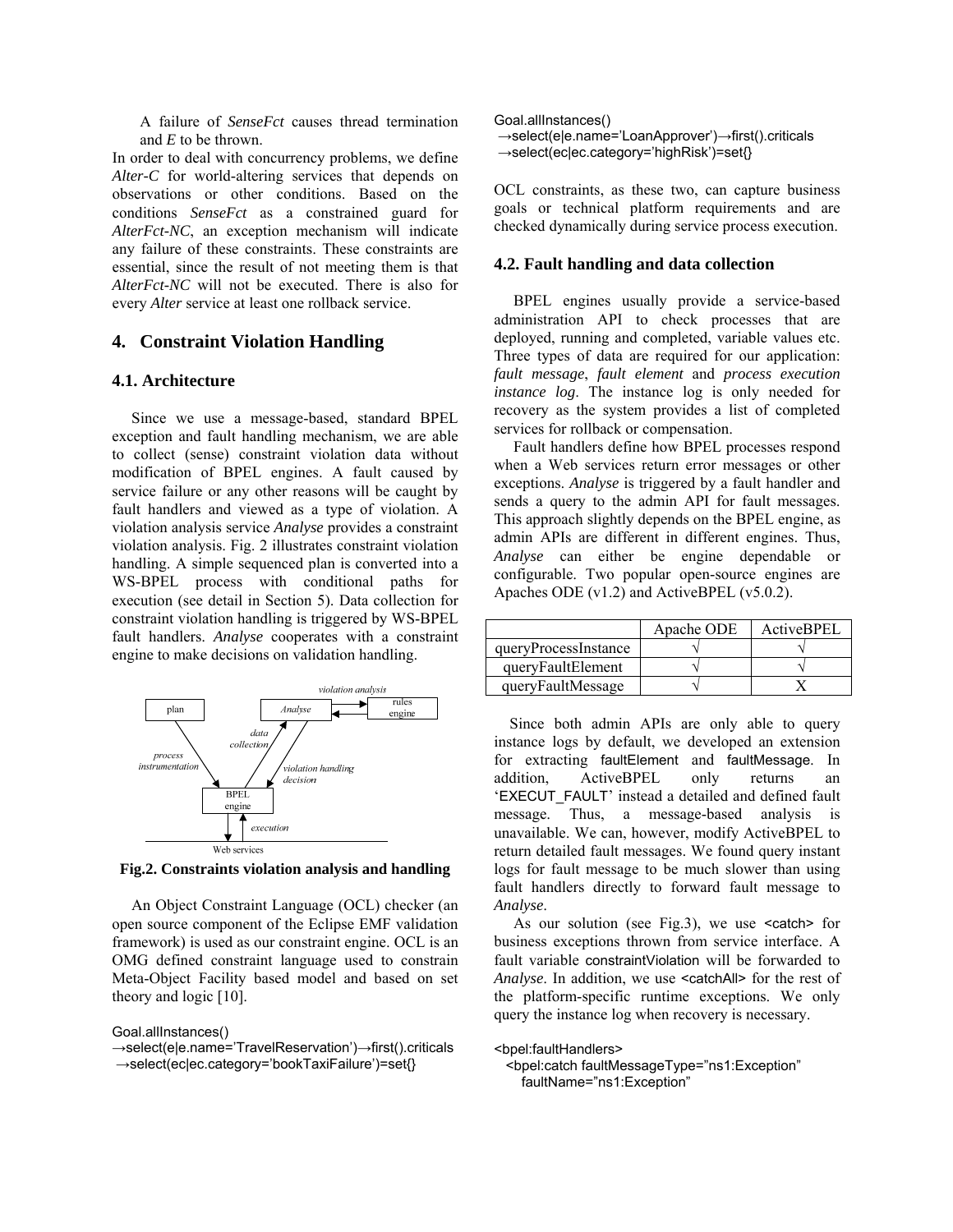

**Fig. 3. Fault handling and data collection** *end while set* path=0

 To integrate and enable the violation analysis, *Analyse* is trigged by fault handling events, and workflow execution steps are followed by an *Analyse* decision. For this to take place, we need to instrument the sequenced composition plan before its execution with the fault handling and constraint validation. We propose an algorithm with an execution path parameter. We create a conditional composition plan with all possible paths, which for decisions of *Analyse* include the necessary recovery as well. Except a default path, the other paths will only be executed based on a corresponding response of *Analyse*.

 In additional to *Analyse*, we have a replanning service *Replan* for full recovery and recomposition. Recomposition is an execution fault recovery method by reconstructing a fresh plan to achieve the same planning goal. The faulty process will be retired and a new plan is started. We have developed the instrumentation and recomposition with the aim of keeping the delay on the client side minimal [11]. The instrumentation algorithm for a synchronized interleaved service process uses both fault variable and the admin API for data collection. The second category are rollback paths for *Alter*

### **Process Instrumentation Algorithm**

| <b>Input:</b> final plan $(p)$             |
|--------------------------------------------|
| <b>Output:</b> executable plan (bpel $p$ ) |
|                                            |

*start new bpel\_scope new bpel\_invoke operation=logging end bpel\_faultHandler new bpel\_receive AnalyseResponse=1 start new bpel\_repeatUntil condition AnalysisResponse==0 start new bpel\_scope start new bpel\_faultHandler* 

 faultVariable="constraintViolation"> *catch variable='constraintViolation'*  … *new bpel\_invoke operation = Analysis*   $end$  *bpel\_faultHandler*  <bpel:catchAll>…<bpel:catchAll> *start new bpel\_faultHandler catchAll*  <bpel:faultHandlers> *new bpel\_invoke operation = Analysis end bpel\_faultHandler init path=0 while path<size(p) path=path+1 start new bpel\_if condition AnalysisResponse==path for each S* in  $p(path, size(p))$  *new bpel\_invoke operation=S end for new bpel\_assign AnalysisResponse==0 end new bpel\_if*  **5. Service Process Instrumentation** *for each Alter S in p(path,size(p)) path =path+1 path+1 start new bpel\_if condition AnalysisResponse=='Rb'+path new bpel\_invoke operation = R-Alter new bpel\_invoke operation = Analysis end bpel\_if end for start new bpel\_if condition AnalysisResponse=='Re' new bpel\_invoke operation = RePlan endbpel\_if end bpel\_scope new bpel\_reply end bpel\_scope* 

The algorithm builds three categories of paths.

- The first category addresses constraint violations that are acceptable, i.e. the composed process continues be executed. The numbers of path equals the size of the plan *size(p)*. Initially, *path* contains all *S* in *p*. It is the default path and will achieve the planning goal if completed without fault. *path+1* does not include the previous *S*, assuming a fault message thrown by *S*. *path+1* is created recursively until no candidate *S* is left in the *path*.
- when constraint violations are not acceptable. In Section 3, we assumed each corresponding service to have one rollback service *R*. Each rollback path *r* is composed by one *R* for each *Alter* in *P* and followed by an *Analyse* to determine if more *Alter* invocations require rollback.
- The third category are recomposition paths. The path is composed of one *Analyse* for recovery by recomposition. A *bpel\_scope* constrains all paths. Fault handlers are located within a *bpel repeatUntil* container, a repeat condition that only expires if *path==0*. A detailed BPEL example is presented in Section 6.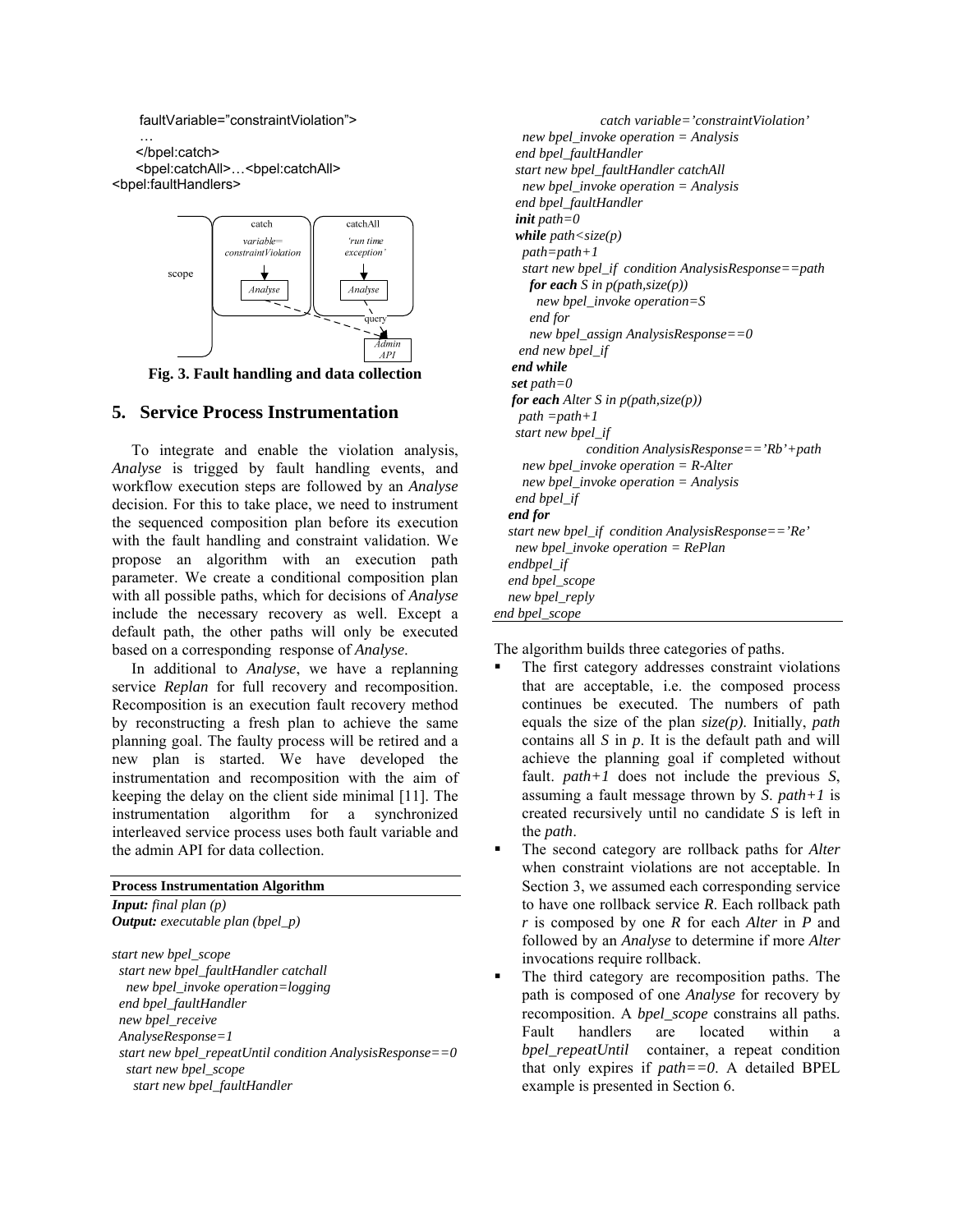

**Fig. 4. Travel reservation process** 

## **6. Case Study and Evaluation**

 We use a Travel Reservation system as our case study to support the evaluation. The aim of the case study is demonstrate that our approach addresses problems in planning based service composition. Particularly, we look at performance and overheads of constraint violation handling.

#### **6.1. Execution scenario**

 Fig. 4 illustrates a travel reservation process. The black lines represent a workflow execution scenario. The default *path=1* is executed initially. After booking a flight, a taxi is booked for pickup on arrival. However, *S4:bookTaxi* might fail. *Analyse* is invoked due to a fault being caught. *bookTaxiFailure* might be an acceptable violation. *Analyse* returns a *path=5* for continued execution. However, a *hotelOverBooking*  exception caused by a concurrency problem might be thrown by *S6:bookHotel* – an unacceptable violation. *Analyse* starts to rollback the last successful *Alter* service *S2:bookFlight* and analyses again to see if more altering services require rollback. If all rollback actions are completed, the final recomposition is activated.

## **6.2. Evaluation**

 Based on our experiments, we can demonstrate that our approach solves the concurrency problem in multiagents planning (e.g. *hotelOverBooking*) and is faulttolerant. For the latter, we included manually operated runtime errors, including randomly turning off services in our evaluation.

 Regarding performance, process instrumentation does make *bpel\_p* more complex and larger than the original plan *p*. However, the size is still acceptable. Let *size(p)* be the number of services in *p* and *l* the number of *Alter* services in *p*, then

$$
size(bpel\_p) = \sum_{k=1}^{n=size(p)} k + 2l + 5
$$

$$
paths(bpel\_p) = size(p) + l + 1
$$

The formulas show the sizes of service related activities *size(bpel\_p)* (BPEL assign, link, etc are not counted) and the number of paths *path(bpel\_p)* in *bpel\_p*. In the first formula, 5 activities *bpel\_receive*, *bpel\_reply*, *Analyse*, *Replan*, and *logging* are represented*.* In the second formula, the constant 1 represents the recomposition path. Our evaluation platform is a Pentium E2140 CPU, 1GB DDR2 memory, Window XP sp3, ActiveBPEL engine, enhanced BPEL generation (includes BPEL engine deployment file). Instrumentations only take 82 milliseconds in average.

 In our experiments, querying the admin API takes in average 1672 milliseconds. Message passing by fault variables only takes in average 134 milliseconds. Querying would cause some overheads when the violation is acceptable and no recovery is needed.

 For constraint violation handling, the total overhead depends on the plan execution time, the number of constraint violations, and the constraint engine performance, etc. In the case study scenario, there is only a violation handling overhead of in average